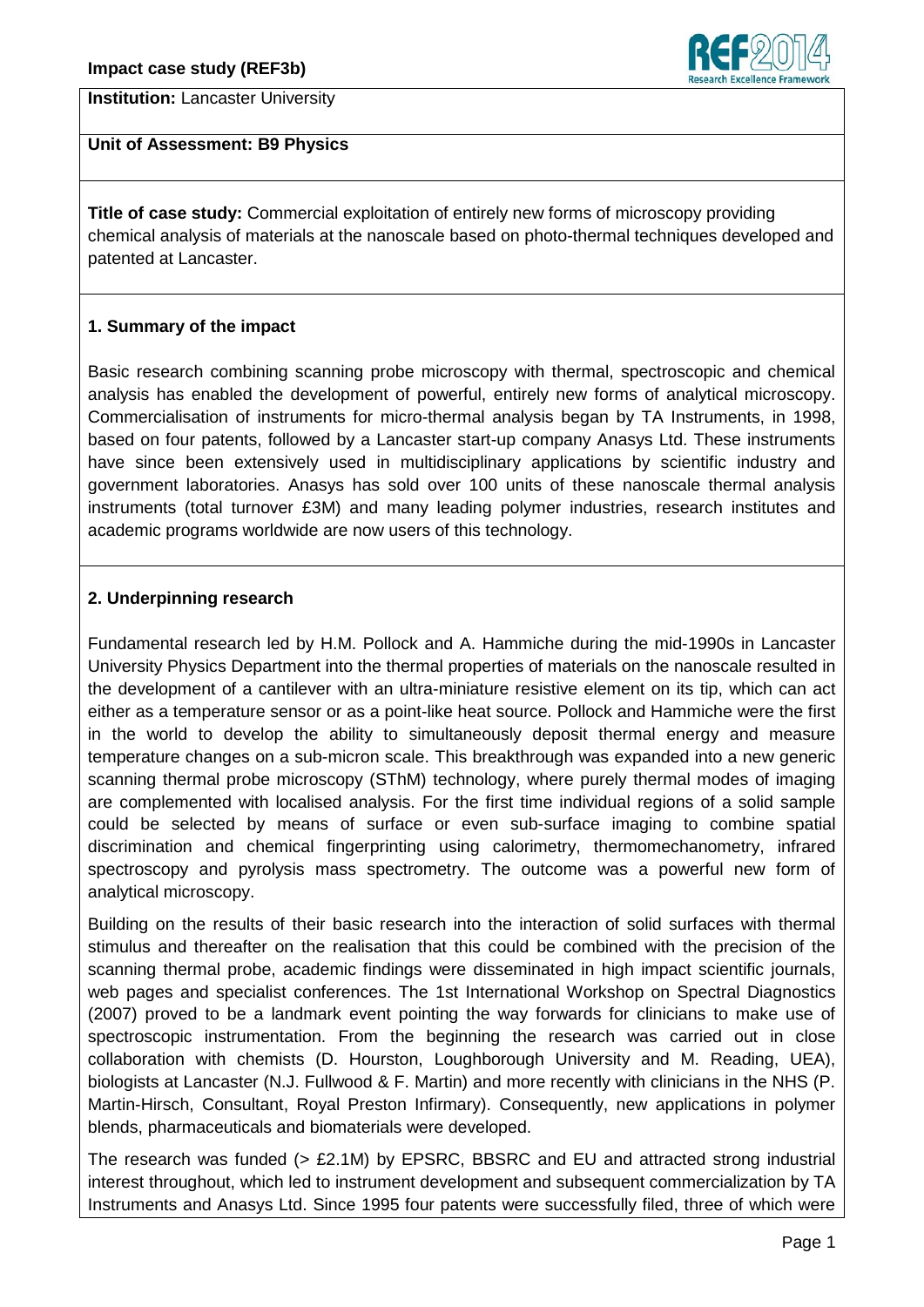

initially assigned to TA Instruments. In March 1998, the "Micro-thermal Analyser" (marketed by TA Instruments Co., based upon this research) was awarded the PittCon Gold Award for the best new product at PittCon '98 (the world's largest annual scientific instruments conference – 3000 exhibits, 25000 attendees), as judged by a panel of editors of the leading international scientific instrumentation journals. The instrument subsequently won the R & D 100 award in September 1998 and received a Design Council "Millennium Award" in 1999 following its exhibition in the Millennium Dome.

In 2005 a Lancaster Start-Up company "Anasys Instruments" was formed, having negotiated the re-assignment of the first three patents from TA Instruments to Anasys. Since then Anasys Instruments has developed and introduced multiple major award-winning technologies: nanoscale thermal analysis (nano-TA™), transition temperature microscopy (TTM™), AFM+ thermal analysis (afm+™), and AFM+ IR Spectroscopy (nanoIR™). The afm+ was a 2007/2008 R&D 100 Award winner, and the nanoIR won the honour in 2010 as well as a Microscopy Today Innovation Award.

# **3. References to the research**

(1) H. M. Pollock and A. Hammiche, J Phys D: Appl Phys 34, R23-R53 (2001), Micro-thermal analysis: techniques and applications.

Describes the underpinning research work performed at Lancaster leading to instrument development, (144 citations).

(2) A Hammiche, H M Pollock, M Reading, M Claybourn, P Turner and K Jewkes, Applied Spectroscopy 53, 810-815 (1999). Photothermal FTIR spectroscopy: a step towards FTIR microscopy at a resolution better than the diffraction limit.

Describes a technique for near-field infrared spectroscopy with sufficiently high spatial resolution for chemical analysis of sub-micron-sized volumes to be performed. Has led to further patents, commercial application, and biomedical research on tissue samples at the near-single-cellular level.

(3) F L Martin and H M Pollock, Oxford Handbook of Nanoscience and Technology 2 (A V Narlikar and Y Y Fu, eds.), pp. 285-336 (2010), Microspectroscopy as a tool to discriminate nano-molecular cellular alterations in biomedical research.

This O.U.P. book chapter is a keynote review with high citations and a standard reference in the field.

(4) Jemma G. Kelly, Júlio Trevisan, Andrew D. Scott, Paul L. Carmichael, Hubert M. Pollock, Pierre L. Martin-Hirsch and Francis L. Martin, Biospectroscopy to metabolically profile biomolecular structure: a multi-stage approach linking computational analysis with biomarkers. J Proteome Res., 10(4), pp 1437–1448 (2011)

This is a keynote article, published in a journal with high citation index (5), and will be a standard reference in the field for many years.

(5) Discrimination of human stem cells by photothermal microspectroscopy, O Grude, T Nakamura, A Hammiche, A J Bentley, F L Martin, H M Pollock, S Kinoshita and N J Fullwood, Vibrational Spectroscopy 49, 22-27 (2009).

One of the first examples of the use of nano-IR in biomedical research.

(6) FTIR micro-spectroscopy identifies symmetric PO2- modifications as a marker of the putative stem cell region of human intestinal crypts, Michael J. Walsh, Tariq G. Fellous, Azzedine Hammiche, Wey-Ran Lin, Nigel J. Fullwood, Olaug Grude, Fariba Bahrami, James M. Nicholson, Marine Cotte, Jean Susini, Hubert M. Pollock, Mairi Brittan, Pierre L. Martin-Hirsch, Malcolm R. Alison and Francis L. Martin, Stem Cells 26, 108-118 (2008) Includes some nano-IR data, published in a journal with a high citation index (7.9).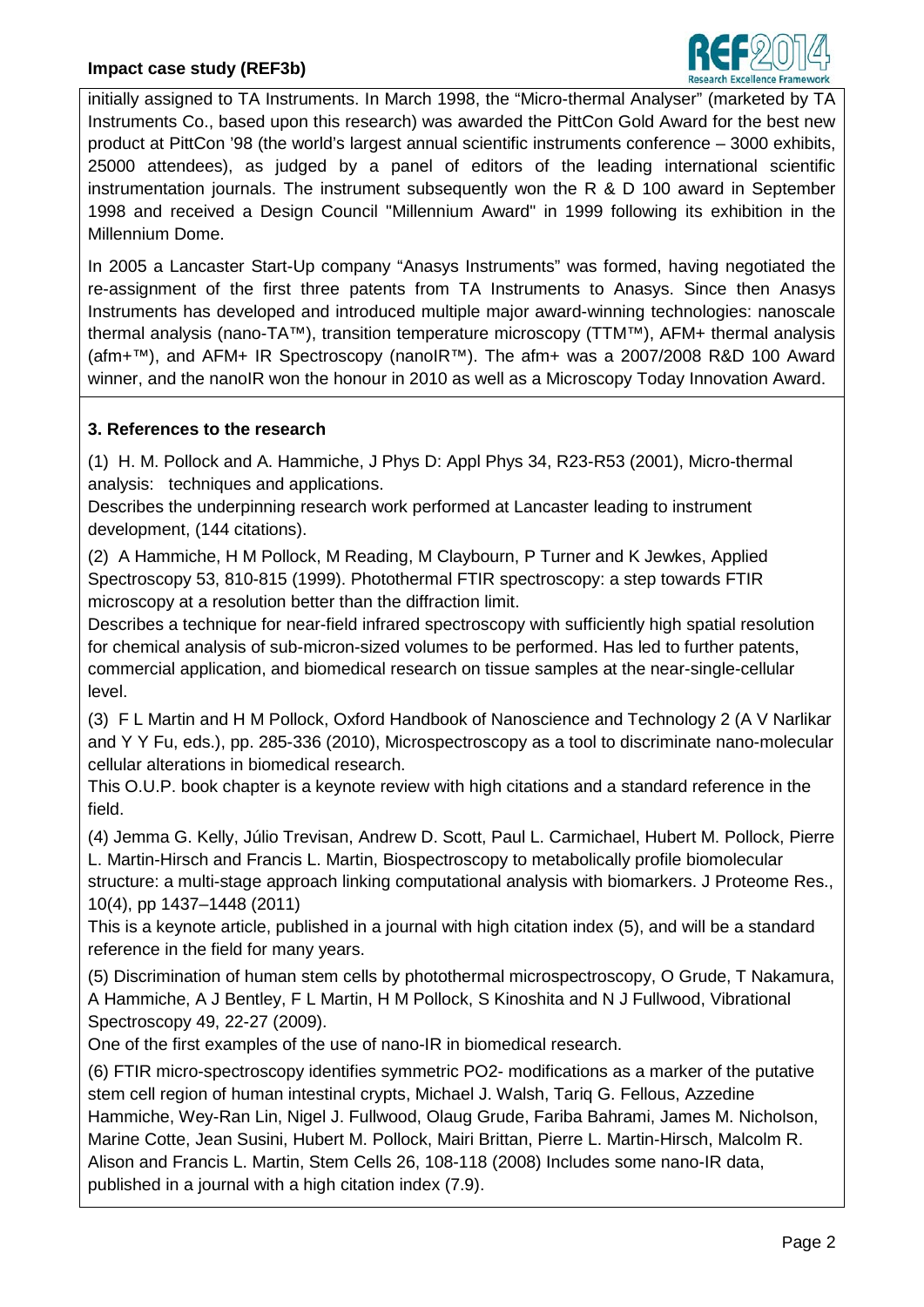

## **4. Details of the impact**

In localised calorimetry and thermomechanometry, the probe heats any microscopic feature of interest so that events such as glass transitions, crystallisation, melting and decomposition are induced and detected. This capability transformed SThM into a powerful new form of analytical microscopy with wide-ranging applications. Meanwhile, photothermal nano-IR is used to obtain infrared spectra from sub-micron sized regions, and improved methods involving chemometrics and/or fuzzy logic enable detection of minute compositional differences between otherwise identical samples.

The direct beneficiaries of our research include two companies who have successfully developed and sold instruments based on our high spatial resolution near-field thermal methods for analysis and characterization. The first range of instruments, namely the "Micro-thermal Analyser", was commercialized by TA Instruments Inc. (New Castle, Delaware USA). An improved version, the "Nano-TA", was subsequently developed by our start-up company Anasys Instruments. The second range of instruments (nano-IR, Anasys) uses the same type of probes, combining thermal microscopy with infrared spectroscopy to yield a new technique, namely nano-infrared microspectroscopy.

The research organisation TNO in the Netherlands has used the micro-TA instrument extensively for the microthermal analysis of durability and to determine glass transition temperatures in polymers. Subsequently, Borealis who are a leading provider of chemicals and plastics used the instrument for quality control of polypropylene to detect inclusions and impurities and to investigate customer claims in the development of polymer films and packaging for the healthcare and electronics industries. Our research has also led to development of high-resolution biomedical imaging techniques applicable to tissue engineering; drug testing and discovery for amyloid diseases (e.g., Alzheimer's disease) and DNA studies. For detection of minute compositional differences between otherwise identical samples, our research has also helped develop improved chemometrics and/or fuzzy logic.

The wider beneficiaries include a variety of scientific and industrial end users of our technology. Micro-thermal analysis is now being widely used commercially to visualize the spatial distribution of phases, components, and contaminants in polymers (Kimberly Clark), pharmaceuticals (Molecular Profiles Ltd., 3M Healthcare, Pfizer, AstraZeneca), foods, biological materials and electronic materials, nanoscale spectroscopy, electronic and heat transport properties of novel macromolecular systems, (such as carbon nanotubes), manipulations of atoms and macromolecules into nanostructures; development and investigation of submicron- and nano-structures of novel inorganic and organic semiconductor materials. For example, *Tom Eby of Kimberly Clark Corporation, states that "'Reverse engineering based on IR is an important application in most industrial labs and the spatial resolution breakthrough of the AFM-IR technique now enables this*  for a wide range of materials with sub-micron features." Being based upon extensive basic nanophysics research in novel materials, our cross-disciplinary research was also fundamental to the development of non-invasive scanning techniques for biological and biomedical applications. These include studies of bio-chemical processes in plant cells; for example, the Micro-TA has been used to help Syngenta develop a better model for understanding herbicide interactions with leaf surfaces. Meanwhile, work by Molecular Profiles Ltd. on solid dispersion formulations using the NanoTA in collaborations with Nottingham University and Janssen Pharmaceuticals has led to the development of formulations for poorly soluble drugs (such as the anti-AIDS drug etraviri, now in the product Intelence®.